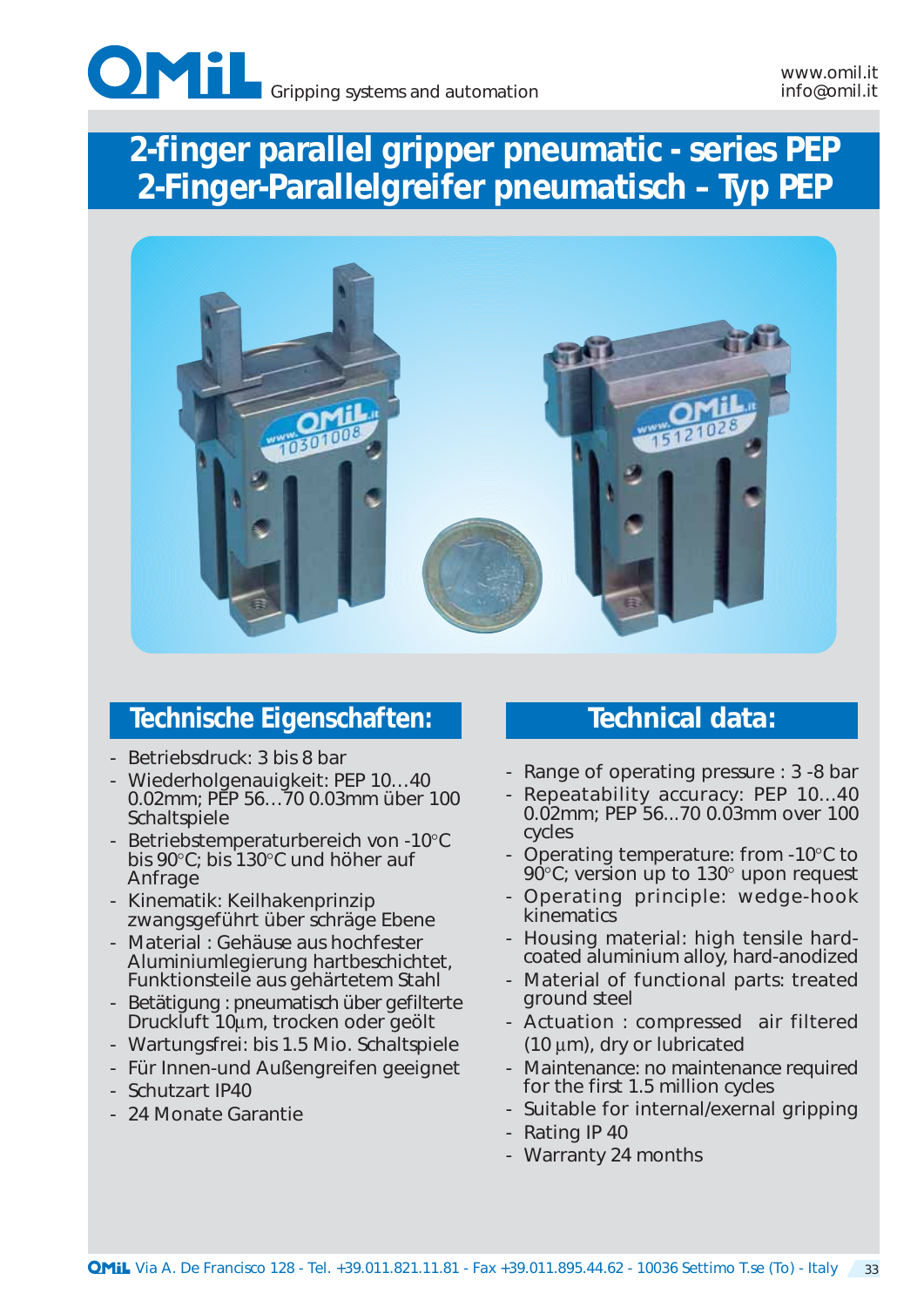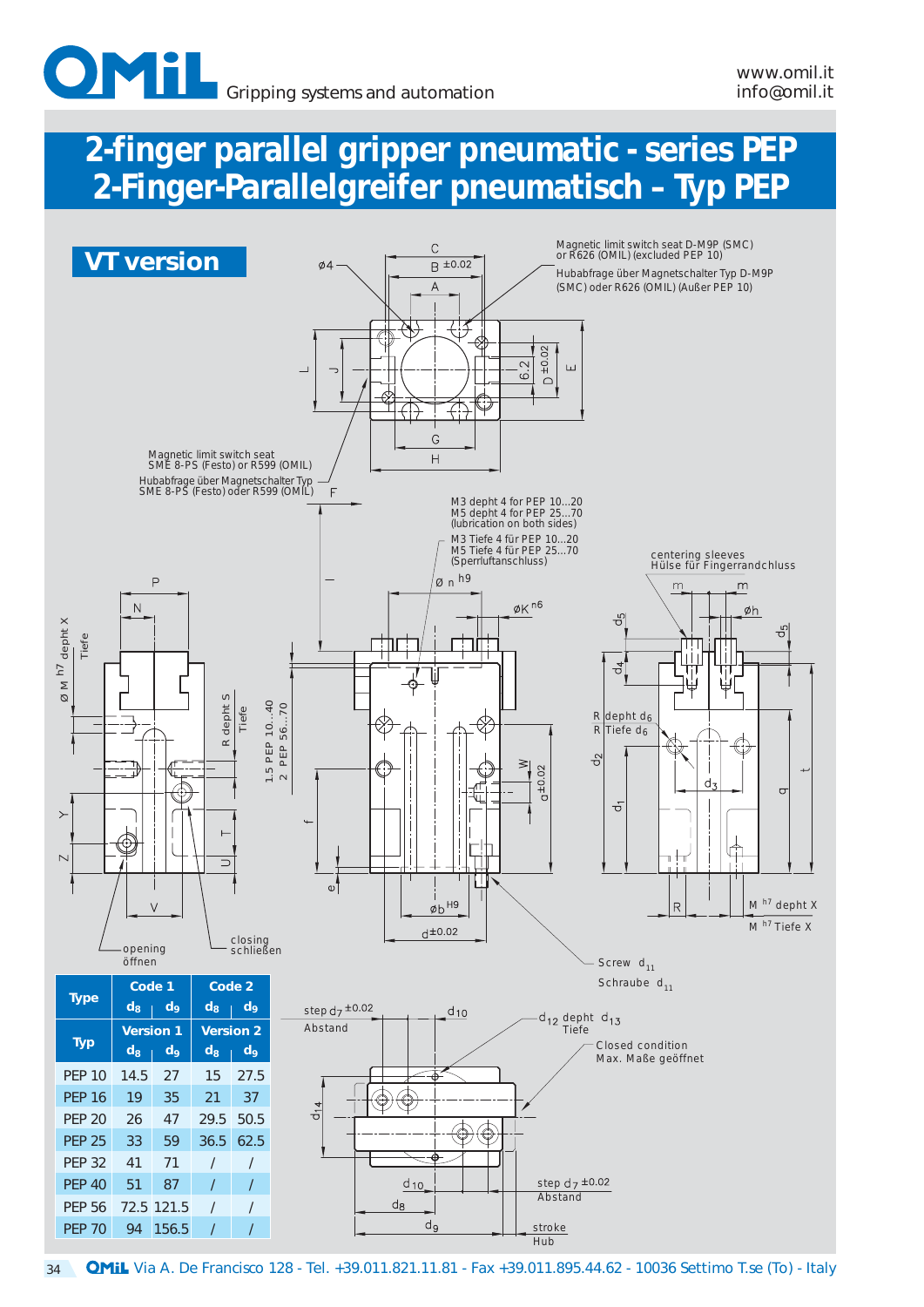

| <b>Type</b>   |               | A    | B    |     | D  | E              | G         | н    | ŋ,              | п.   | <b>M</b>       | $\mathbf{N}$ | $\mathbf{P}$    | $\mathbf R$     | <b>S</b> | т   | <b>U</b> | $\mathbf v$ | z   | Y    | X  |                | <b>W</b>          |    |
|---------------|---------------|------|------|-----|----|----------------|-----------|------|-----------------|------|----------------|--------------|-----------------|-----------------|----------|-----|----------|-------------|-----|------|----|----------------|-------------------|----|
| <b>Typ</b>    |               |      |      |     |    |                |           |      |                 |      |                |              |                 |                 |          |     |          |             |     |      |    |                |                   | a  |
|               | <b>PEP 10</b> |      | 15.2 | 18  |    | 10.4 16.4 12.6 |           | -23  | 12              |      | $\mathcal{P}$  |              | 5.8 11.6        | M <sub>3</sub>  | 5        | 11  | 4        | 11          | 6.5 | 12.5 | ξ  | 4              | M <sub>3</sub>    | 18 |
|               | <b>PEP 16</b> | 11.6 | 22   | 22  | 13 | 23.6           | 19        | 30.6 | 15              | 19.4 | 3              | 8            | 16              | M4              | 8        | 11  | 4        | 13          | 7   | 12   | 3  | 5 <sub>1</sub> | M5 35             |    |
| <b>PEP 20</b> |               | 14   | 33.6 | -32 | 15 |                | 27.6 23.2 | 42   | 18              | 23.4 | 4              | 9.5          | 19              | M <sub>5</sub>  | 10       | 14  | 5.       | 15          | 7.5 | 15.5 | 5  | 6              | M5 41             |    |
|               | <b>PEP 25</b> | 19   | 43.6 | 40  | 20 | 33.6 28.4      |           | 52   | <b>22</b>       | 26.6 | $\overline{4}$ | 11           | 22 <sup>2</sup> | M <sub>6</sub>  | 14       | 15  | 5        | 20          | 9.3 | 14.7 | 5. | 8              | M <sub>5</sub> 43 |    |
|               | <b>PEP 32</b> | 24   | 46   | 46  | 24 | 40             | 37        | 60   | 26              | 37   | 5              | 13           | 26              | M <sub>6</sub>  | 16       | -21 | 7        | 24          |     |      | 5  | 8              | M5 54             |    |
|               | <b>PEP 40</b> | 29.4 | 58   | 56  | 28 | 48             | 45.8      | 72   | 32 <sup>2</sup> | 45.8 | 5              | 16           | 32 <sup>2</sup> | M8              | 16       | 26  | 10       | 28          | 11  | 29   | 5. | 12             | M5                | 65 |
| <b>PEP 56</b> |               | 30   | 82   | 82  | 48 | 64             | 60        | 98   | 48              | 60   | 6              | 19           | 38              | M <sub>10</sub> | 18       | 29  | 10       | 21          | 10  | 37   | 9  | 12             | 1/8               | 44 |
|               | <b>PEP 70</b> | 34   | 106  | 106 | 60 | 79             | 75        | 125  | 60              | 75   | 8              | 23           | 46              | M <sub>12</sub> | 18       | 40  | 14       | 40          | 12  | 53   | 12 | 15             | 1/8               | 62 |

| <b>Type</b>   | $\mathbf b$ | $\mathbf d$ | d <sub>1</sub> | d <sub>2</sub> | $d_3$     | $d_{4}$ | <b>EGAL</b> | d <sub>6</sub> | d <sub>7</sub> |            |                 |                |                | $\vert d_{13} \vert d_{14} \vert$ | <b>Text</b>    |    | $\mathbf{h}$   |                 | m              | $\mathbf n$ |                 |      |
|---------------|-------------|-------------|----------------|----------------|-----------|---------|-------------|----------------|----------------|------------|-----------------|----------------|----------------|-----------------------------------|----------------|----|----------------|-----------------|----------------|-------------|-----------------|------|
| <b>Typ</b>    |             |             |                |                |           |         |             |                |                | $ d_{10} $ | $d_{11}$        | $d_{12}$       |                |                                   |                |    |                |                 |                |             | $\alpha$        |      |
| <b>PEP 10</b> | 11          | 16          | 27             | 45             | 11.4      |         | ξ           | 6              | 5              | 4.5        | M2.2            |                |                |                                   | $\mathcal{P}$  | 23 | M <sub>2</sub> | 10 <sup>1</sup> | 2.8            |             | 32 <sup>2</sup> | 42.5 |
| <b>PEP 16</b> | 17          | 24          | 30             | 52.3           | 16        | 8       | 3           | 5              | 6              | 6.5        | M <sub>3</sub>  | M <sub>2</sub> | 5 <sup>5</sup> | 20                                | 2              |    | 24.5 M2.5      | 15              | $\overline{4}$ |             | 22.6 38.5 49.5  |      |
| <b>PEP 20</b> | 21          | 30          | 35             |                | 64.8 18.6 | 10      | 4           | 10             | 8              | 8.5        | M <sub>4</sub>  | M <sub>2</sub> | 6              | 23.<br>.6                         | 3              | 29 | M <sub>3</sub> | 20              | 4.5            | 26.6        | 47.5            | -62  |
| <b>PEP 25</b> | 26          | 36          |                | 36.5 77.7      | 22        | 12      | 4           | 10             | 10             | 10         | M <sub>5</sub>  | M2.5           | 7              | 27.6                              | $3.5^{\circ}$  | 30 | M <sub>4</sub> | <b>20</b>       | 5.5            | 32          | 55.2 74.7       |      |
| <b>PEP 32</b> | 34          | 46          | 48             | 84             | 26        | 12      | 4           | 10             | 12             | 12         | M <sub>5</sub>  | M <sub>3</sub> | 8              | 33                                | 4              | 40 | M4             | 25              | 6.5            | 38          | 58.5            | - 80 |
| <b>PEP 40</b> | 42          | 56          | 58             | 103            | 32        | 18      | 6           | 13             | 16             | 12         | M <sub>6</sub>  | M <sub>4</sub> | 10             | 40                                | $\overline{4}$ | 49 | M6             | 25              | 8              | 46          | 70              | -99  |
| <b>PEP 56</b> |             | 80          |                | 127            |           | 18      | 5           |                | 16X2           | 9          | M <sub>8</sub>  | M <sub>5</sub> | 12             | 51                                |                | 58 | M <sub>6</sub> | 30              | 10             | 60          | 80              | 125  |
| <b>PEP 70</b> |             | 106         |                | 170            |           | 21      | 6           |                | 20X2 12.5      |            | M <sub>10</sub> | M <sub>6</sub> | 13             | 62                                |                | 80 | M8             | 40              | 11             | 75          | 108.5 167       |      |

| <b>Type</b>   |                        | <b>Stroke for</b><br>finger (mm)<br>code 1 $\vert \text{code 2} \vert$ |             | <b>Gripping force</b><br>$at\ 6\ bar\ (N)$<br>code 1   code 2 | <b>Total air for</b><br>double stroke<br>consumed<br>(cm <sup>3</sup> ) | <b>Moment</b><br>of inertia<br>(Kgcm <sup>2</sup> ) | <b>Mass</b><br>(kq) | code 1 | <b>Recommended</b><br>weight of part for<br>transport (kg)<br>code 2 | opening | <b>Approx. time</b><br>(s)<br>closing | <b>Max</b><br>finger<br>length /<br>weight |
|---------------|------------------------|------------------------------------------------------------------------|-------------|---------------------------------------------------------------|-------------------------------------------------------------------------|-----------------------------------------------------|---------------------|--------|----------------------------------------------------------------------|---------|---------------------------------------|--------------------------------------------|
| <b>Typ</b>    | Hub pro<br>Finger (mm) |                                                                        | bei bar (N) | Greifkraft 6                                                  | <b>Luftverbrauch</b><br>pro Doppelhub heitsmoment                       | Massenträg- Masse<br>(Kgcm <sup>2</sup> )           | (kg)                |        | <b>Max.</b> empfohlenes<br>Werkstückgewicht<br>(kg)                  |         | <b>Schließzeit</b><br>(s)             | Max.<br>Finger-<br>länge/                  |
|               |                        | Vers 1   Vers 2                                                        | Vers 1      | Vers <sub>2</sub>                                             | (cm <sup>3</sup> )                                                      |                                                     |                     | Vers 1 | Vers <sub>2</sub>                                                    | öffnen  | <b>schließen</b>                      | Eigen-<br>masse                            |
| <b>PEP 10</b> | $\overline{2}$         | 3.5                                                                    | 30          | 16                                                            | 0.45                                                                    | 0.027                                               | 0.055               | 0.15   | 0.08                                                                 | 0.03    | 0.03                                  | 25/0.015                                   |
| <b>PEP 16</b> | 3                      | 5.5                                                                    | 94          | 54                                                            | 1.85                                                                    | 0.12                                                | 0.13                | 0.45   | 0.27                                                                 | 0.04    | 0.04                                  | 32/0.04                                    |
| <b>PEP 20</b> | 5                      | 8.5                                                                    | 150         | 86                                                            | 4.8                                                                     | 0.36                                                | 0.23                | 0.75   | 0.43                                                                 | 0.05    | 0.05                                  | 42/0.08                                    |
| <b>PEP 25</b> | $\overline{7}$         | 10.5                                                                   | 200         | 140                                                           | 8.7                                                                     | 1.08                                                | 0.45                |        | 0.7                                                                  | 0.05    | 0.05                                  | 52/0.18                                    |
| <b>PEP 32</b> | 11                     |                                                                        | 290         |                                                               | 19                                                                      | 2.44                                                | 0.75                | 1.5    |                                                                      | 0.06    | 0.06                                  | 60/0.38                                    |
| <b>PEP 40</b> | 15                     |                                                                        | 445         |                                                               | 40.5                                                                    | 6                                                   | 1.28                | 2.3    |                                                                      | 0.1     | 0.1                                   | 75/0.68                                    |
| <b>PEP 56</b> | 23.5                   |                                                                        | 950         |                                                               | 130                                                                     | 22.3                                                | 2.6                 | 4.8    |                                                                      | 0.15    | 0.15                                  | 100/1.42                                   |
| <b>PEP 70</b> | 31.5                   |                                                                        | 1440        |                                                               | 266                                                                     | 71                                                  | 5.2                 | 7.3    |                                                                      | 0.25    | 0.25                                  | 125/2.35                                   |

Transportable weight calculated with  $\mu$  = 0.1 and fs = 2. With form-fit gripping the mass may be greater. The gripping force is the arithmetic sum of the individual forces created at the fingers at "l" mm distance at 6 bar Finger weight in Kg.

Empfehlung für max. Werkstückgewicht gerechnet mit µ = 0.1 fs = 2 . Bei Formschluss sind größere Massen möglich. Die Greifkraft ist die arithmetische Summe der an den Greifbacken auftretenden Einzelkräfte im Abstand "l" in mm bei 6 bar. Eigenmasse in Kg.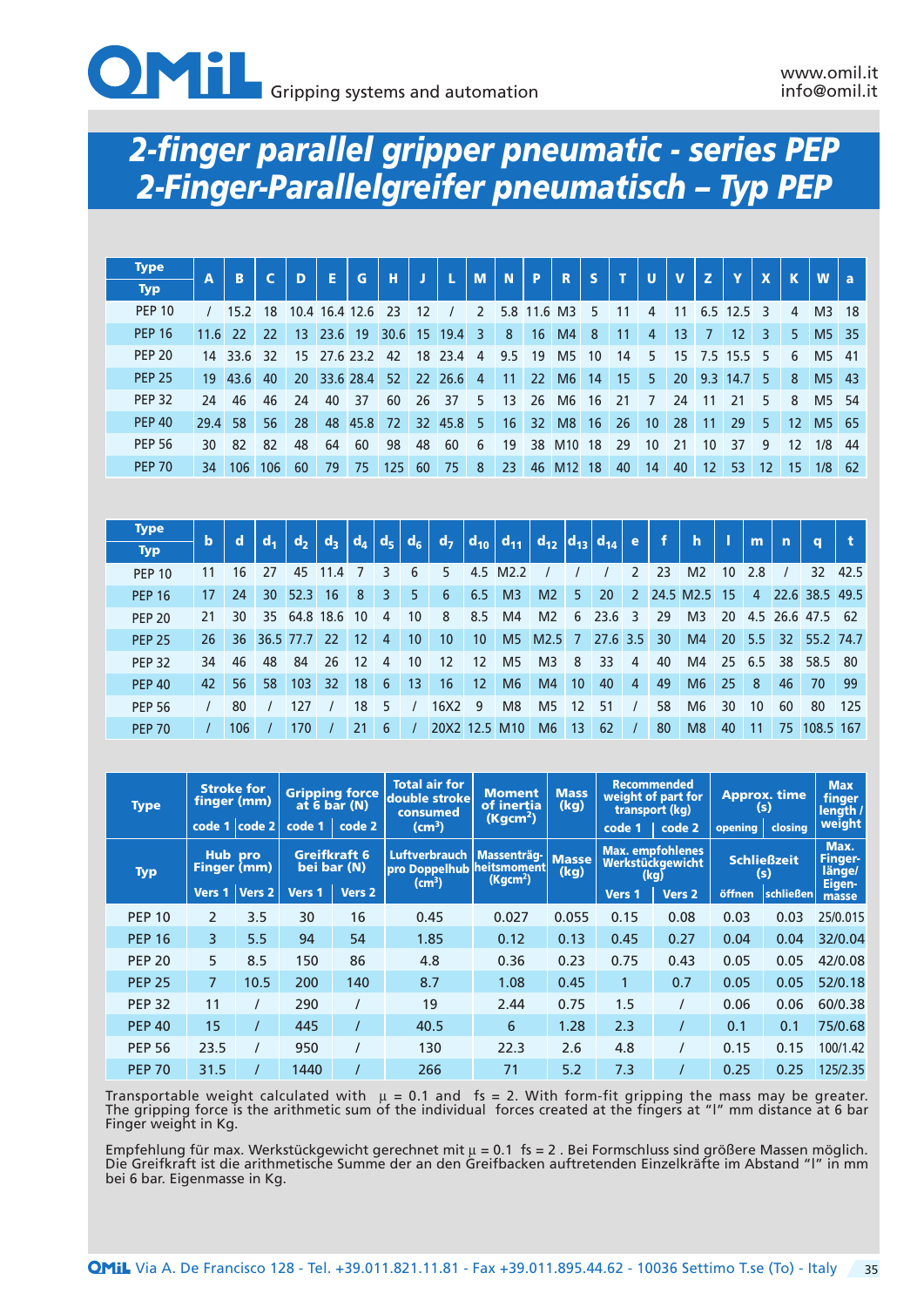



51



| <b>Type</b>   |   |     |      |    |                |    |    |      |       |     |      |
|---------------|---|-----|------|----|----------------|----|----|------|-------|-----|------|
| <b>Typ</b>    | A | B   | c    | D  | E              | G  | н  |      |       | M   | N    |
| <b>PEP 10</b> | 3 | 5.7 | 11.2 | 4  | M2.5           | 12 | 5  | 43.2 | 57    | 2.9 | 9.8  |
| <b>PEP 16</b> | 4 | 7   | 14.9 | 5  | M <sub>3</sub> | 15 | 8  | 50   | 67.3  | 3.5 | 12.5 |
| <b>PEP 20</b> | 5 | 9   | 16.3 | 8  | M <sub>4</sub> | 20 | 10 | 63   | 84.8  | 4.8 | 18   |
| <b>PEP 25</b> | 6 | 12  | 19.3 | 10 | M <sub>5</sub> | 25 | 12 | 75   | 102.7 | 6.3 | 22.5 |
| <b>PEP 32</b> | 7 | 14  | 26   | 12 | M <sub>6</sub> | 29 | 15 | 81   | 113   | 5   | 25   |
| <b>PEP 40</b> | 9 | 17  | 30   | 14 | M <sub>8</sub> | 36 | 18 | 100  | 139   | 7   | 30   |

 $M$ 

### **Allowed load data**

**Maximal zul. Kräfte und Momente am Finger**



| <b>Type</b>   | $C\overline{A}$ | <b>MR</b> | <b>MF</b>      | <b>MT</b>     |
|---------------|-----------------|-----------|----------------|---------------|
| <b>Typ</b>    | (N)             | (Nm)      | (Nm)           | (Nm)          |
| <b>PEP 10</b> | 100             | 1         | $\mathfrak{D}$ | 0.7           |
| <b>PEP 16</b> | 180             | 2.5       | 4              | $\mathcal{P}$ |
| <b>PFP 20</b> | 300             | 5         | 6.5            | 2.5           |
| <b>PEP 25</b> | 350             | 10        | 8              | 4             |
| <b>PEP 32</b> | 500             | 16        | 14             | 6             |
| <b>PEP 40</b> | 600             | 18        | 16             | 10            |
| <b>PEP 56</b> | 800             | 20        | 20             | 15            |
| <b>PFP 70</b> | 1000            | 40        | 40             | 25            |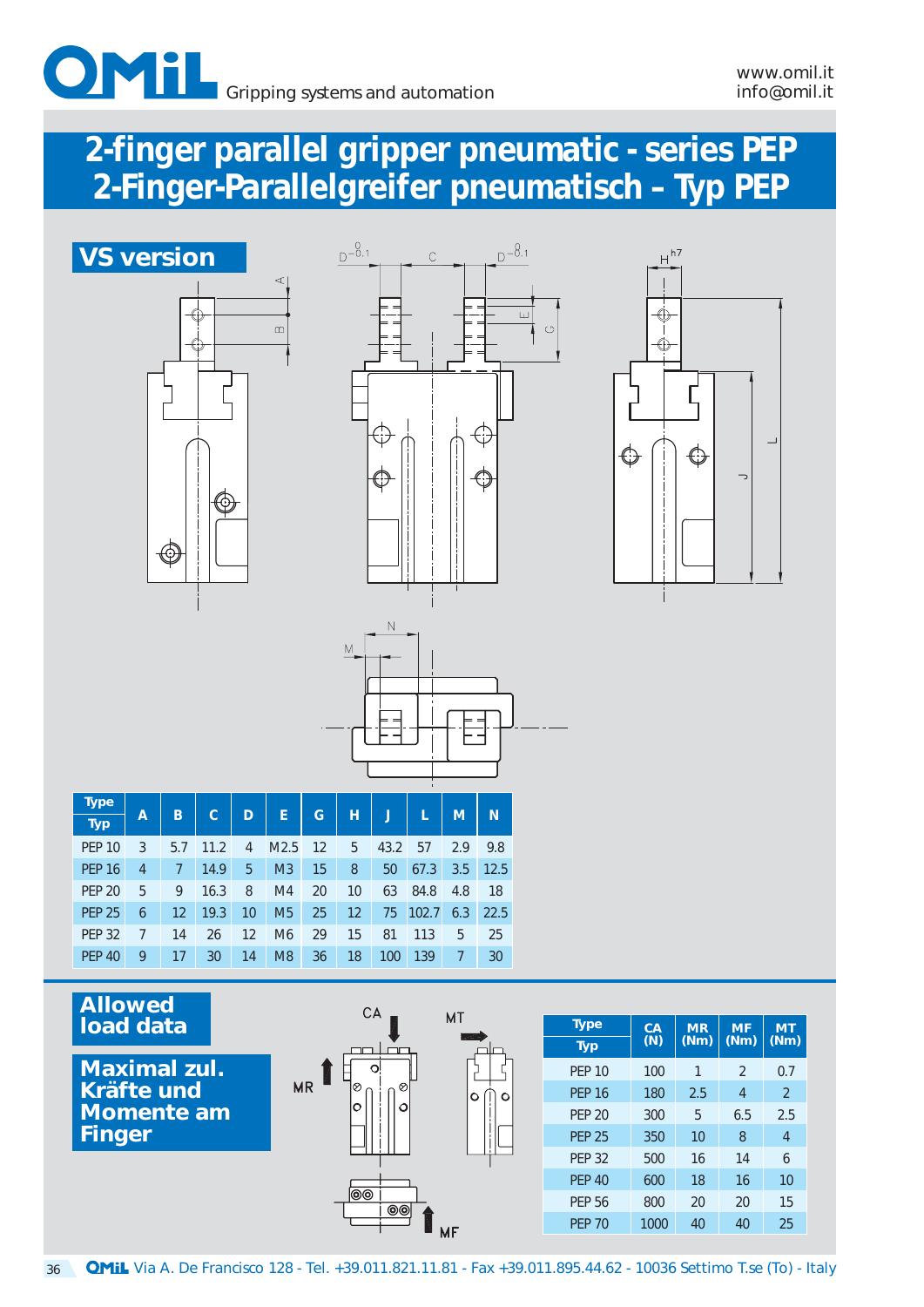

### **Force at 6 bar in N at I mm**

**Greifkraft (N) in Abhängigkeit der Fingerlänge "l" (mm) bei 6 bar**